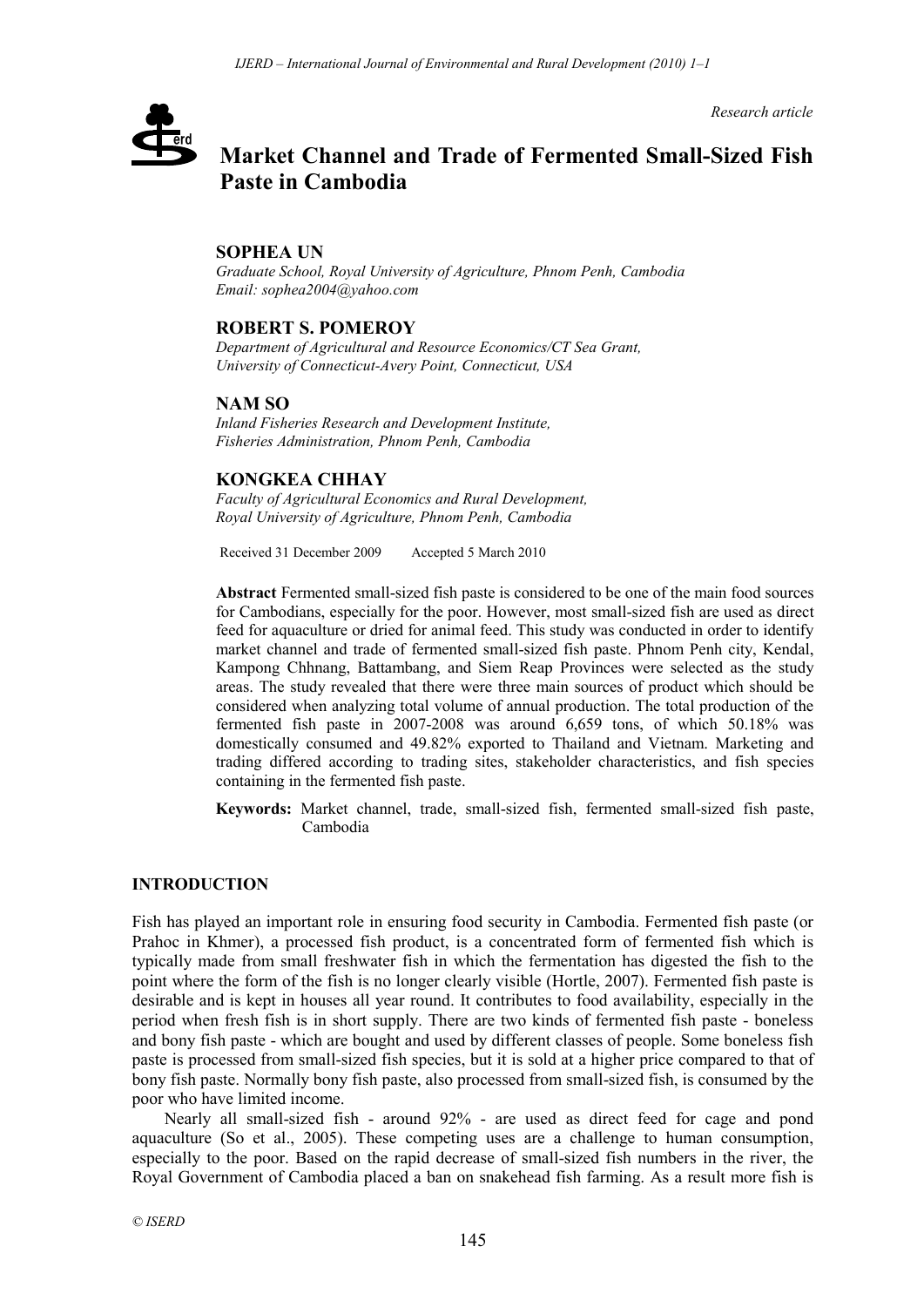available and an opportunity exists for the poor, and for small-sized fish paste stakeholders, to access more fish for their living and businesses. In addition around 50% of small-sized fish is processed into small-sized dried fish and salted fish or converted into small-sized fish paste or fish sauce (Asian Development Bank (ADB), 2006).

Information about fermented small-sized fish paste market and trade in Cambodia has not previously been investigated and understood. This study was conducted to identify the market channel and trade of fermented small-sized fish paste in Cambodia.

#### **METHODOLOGY**

Phnom Penh City and Kandal Province, in the Mekong-Bassac River zone, and Kampong Chhnang, Battambang and Siem Reap Provinces, in the Great Lake and Tonle Sap River zone, were selected as study areas. Samples for interviews were categorized into six groups, processors, middlemen, exporters, wholesalers, retailers, and end consumers, based on their characteristics in the trade and markets. The total sample size in the study was 150. Two kinds of data, primary and secondary, were required for the study. Primary data comprised information from interviews. Structural interviews using six different design questionnaires were conducted with survey respondents who were purposively selected. Key informants, such as officers at Fisheries Administration Cantonment and local authorities in each city/province, were also semi-structurally interviewed, and observations conducted. Secondary data were taken from technical papers, books, journals, and other publications. The collected primary data were installed and analyzed in SPSS version 12.

#### **RESULTS AND DISCUSSION**

There are three main actors in the fermented fish paste market channel:

Processors: Among the five study areas Kampong Chhnang has the largest amount of fermented small-sized fish paste processing. Fermented small-sized fish paste production rose from 1124 tons in 2000-2001 to 1,448 tons in 2007-2008, but declines occurred in the years 2002-2003 and 2005-2007 because of shortages and an increasing price of small-sized fish.

Exporting Companies: There were three exporting companies - Trey Meas and Marchhar Steoung Sangkae, located in Battambang Province and Marchhar Meas Angkor, based in Siem Reap Province. The total amount of salted small-sized fish bought, processed, and traded by these three exporting companies in 2001-2002 was 800 tons and rose to 4,139 tons in 2007-2008.

Wholesalers and Retailers: It was estimated that the total amount of fermented small-sized fish paste which went through wholesalers and retailers, and did not go through processors or exporters, was 1,071 tons in 2007-2008.

Thus, the total amount of the fermented fish paste produced in 2007-2008 was about 6,659 tons. Of this 3,341 tons (50.18%) was domestically consumed, 3,268 tons (49.07%) was exported to Thailand, and 50 tons (0.75%) was exported to Vietnam.

In 2000, the total amount of fermented fish paste produced by family-scale processors was between 17,500 and 25,000 tons. Commercial-scale processors produced 12,681 tons (Touch, 2001), of which 7,187 tons (56.68%) were domestically consumed and 5,494 tons (43.32%) were exported (Department of Fisheries, 2001). However, (Nao et al., 2001) state that the actual amount of fish paste exported was much higher.

About 58.82% of salted small-sized fish which was bought by middlemen came from fishermen; 92.75% bought by exporters came from middlemen; 73.50% bought by wholesalers was from middlemen; 43.13% bought by retailers was from processors. When sold, 63.83% was sold from processors to middlemen; 65.14% from middlemen to exporters; 88.74% from exporters to middlemen; 33.97% from wholesalers to provincial wholesalers/retailers. The fermented fish paste was mostly not classified when traded in markets.

This study also showed that the average price of fresh fish was 1,497 Riel/kg in 2007-2008 (processors) and of (final) fermented small-sized fish paste was 3,141 Riel/kg in 2000-2001, 3,594 Riel/kg in 2001-2002, 3,783 Riel/kg in 2002-2003, 4,014 Riel/kg in 2003-2004, 4,541 Riel/kg in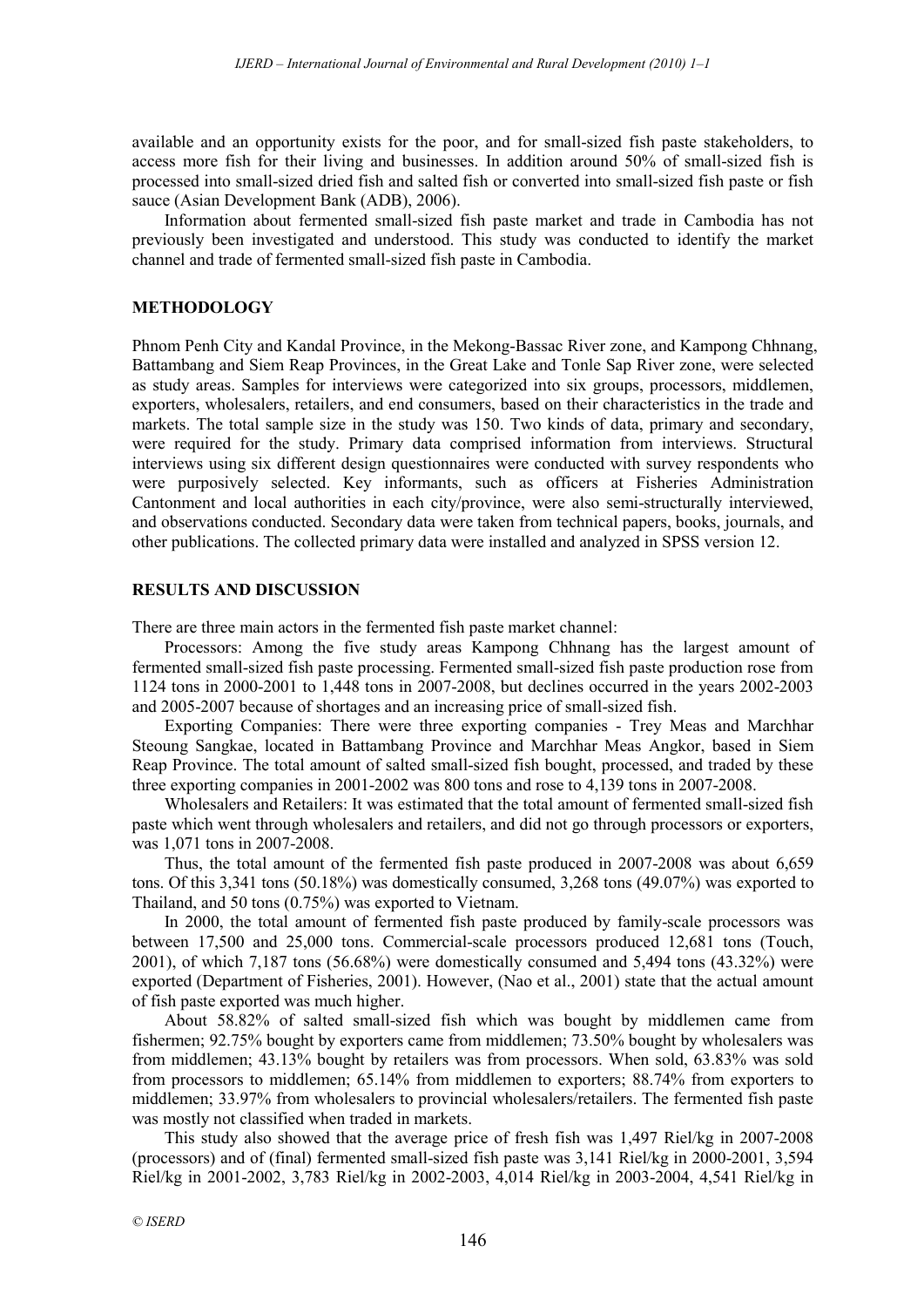2004-2005, 5,026 Riel/kg in 2005-2006, 5,707 Riel/kg in 2006-2007, and 6,789 Riel/kg in 2007- 2008, compared to the study of Touch in 2001 which showed that the price of bony fish paste per kilogram in 2000 was about 1,500 Riel and 5,000 Riel for boneless fish paste. Note that the exchange rate used is 4,000 Riel to 1 US Dollar.

Market channels of fermented small-sized fish paste differed in the five study areas. In Phnom Penh, the total amount of fermented small-sized fish paste which was marketed and distributed to other provinces was about 421 tons (6.34% of total amount of fermented small-sized fish paste (6,659 tons) being annually traded in Cambodia). In Fig. 1, processors in Phnom Penh played an important role to supply (final or finished) fermented small-sized fish paste to stakeholders in markets; they sold the product to provincial middlemen and markets, and to Phnom Penh middlemen and markets. Moreover, processors in Kandal Province also sold their (final) fermented small-sized fish paste to some markets and to middlemen in Phnom Penh. And middlemen in Phnom Penh also bought fermented small-sized fish paste in semi-final form (or called salted small-sized fish) from processors in Kampong Chhnang Province and from exporting companies in Battambang Province. After being processed and stocked in cement reservoirs or earthenware pots this fermented fish paste was sold to either Phnom Penh and provincial markets or consumers.



**Fig. 1 Market channel of fermented small-sized fish paste in Phnom Penh City** 

In Kandal Province, the total amount of fermented small-sized fish paste which was either marketed within the province or distributed to other provinces was 445 tons (6.70% of the total amount being traded in Cambodia every year). As shown in Fig. 2, processors supplied fermented small-sized fish paste to middlemen in the province and to other provinces, to Phnom Penh and provincial markets, to middlemen in Phnom Penh, and to consumers. Middlemen both inside and outside the province sold the product to Phnom Penh market which it was then distributed from Phnom Penh markets to some markets in other provinces. Furthermore, middlemen in Kandal and other provinces, and those in Phnom Penh sold their products to markets in Kandal Province and to other provinces as well.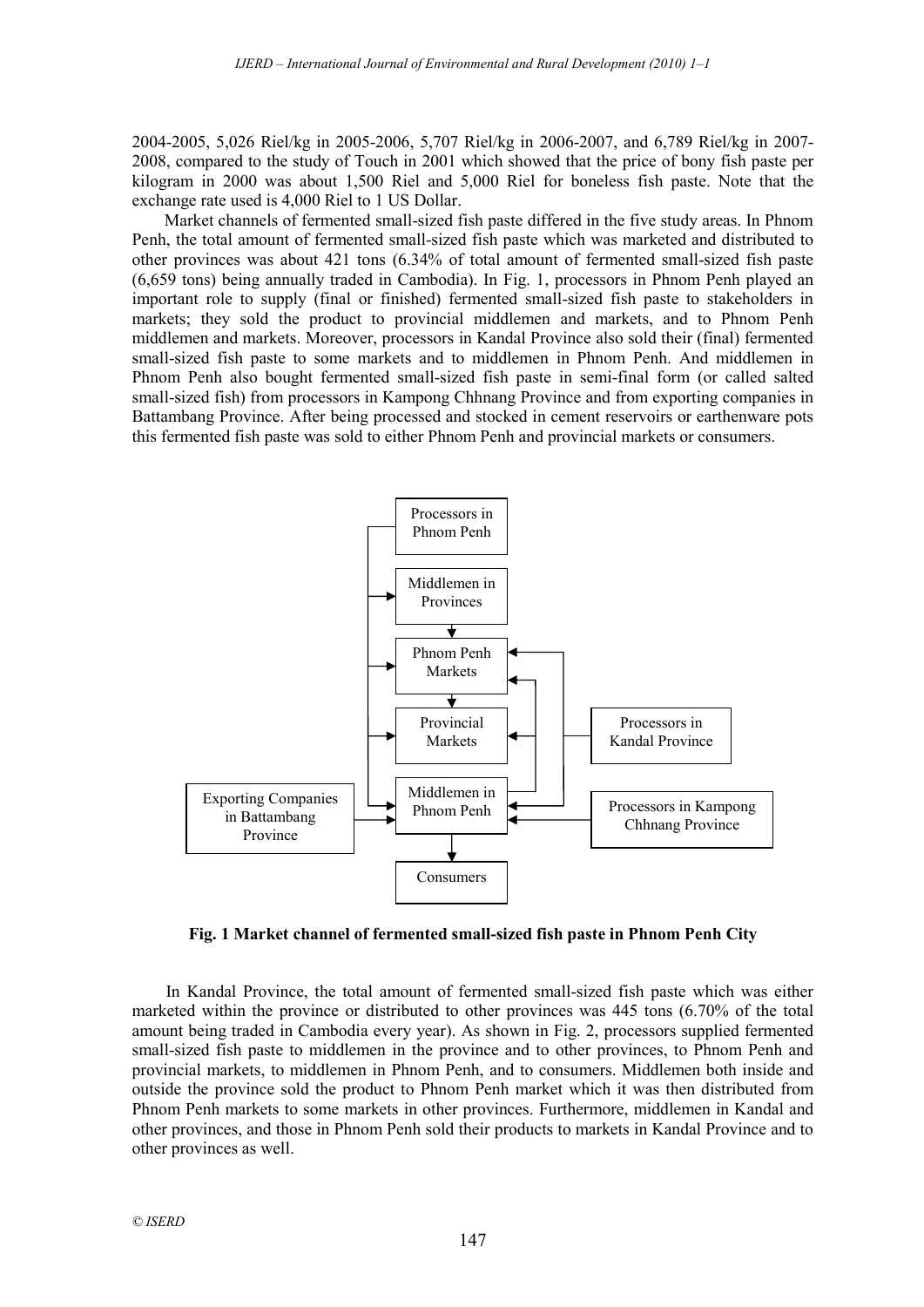

**Fig. 2 Market channel of fermented small-sized fish paste in Kandal Province** 

The total amount of fermented small-sized fish paste which was being either marketed in Battambang or distributed to other provinces and to Thailand was 3,730 tons (56% of the total amount being traded annually in Cambodia). In Fig. 3, second processors in Battambang bought salted small-sized fish from first middlemen living near the Tonle Sap river. After being processed (through adding more salt or making into final products), the fermented fish paste was sold to wholesalers/retailers in markets, to middlemen both inside and outside the province and to Phnom Penh middlemen. Moreover, first processors in Battambang sold salted small-sized fish directly to some markets in Battambang and in other provinces. First middlemen in Battambang also supplied the salted fish to sellers in markets of Battambang and other provinces and exporting companies in Battambang. These companies bought salted small-sized fish from first middlemen in Kampong Chhnang. After being salted and stocked, it was sold out to second processors in Battambang, to provincial markets, to provincial middlemen, to Phnom Penh middlemen, and to Thai markets.



**Fig. 3 Market channel of fermented small-sized fish paste in Battambang Province**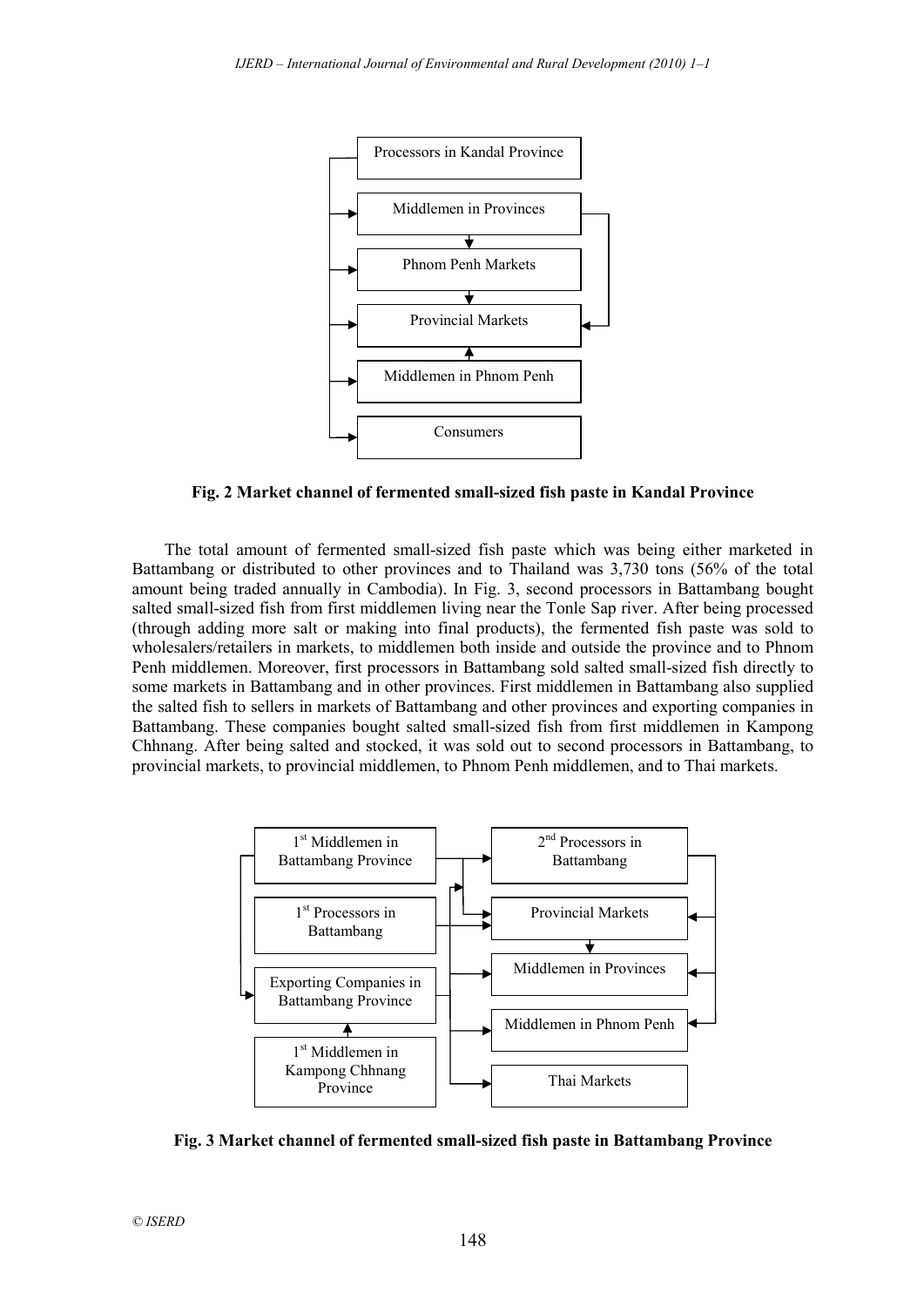The total amount of fermented small-sized fish paste which was being marketed in Kampong Chhnang and distributed to other provinces was 960 tons (14.43% of the total amount being traded in Cambodia). In Kampong Chhnang the product which was sold by processors was salted smallsized fish, called fermented small-sized fish paste by local people in the province. As shown in Fig. 4, the salted fish was sold from processors to Phnom Penh markets, to provincial markets, to second middlemen in the provinces, to middemen in Phnom Penh, and to other middlemen from other provinces. Some of the salted fish was taken to Vietnam by Vietnamese processors when the processing season was finished. Moreover, some of the salted fish was also exported to Thai markets by the processors. Additionally, first middlemen from other provinces also sold salted small-sized fish to second middlemen in the province and to some wholesalers and retailers either in the province or in other provinces. After being stocked (or sometimes not), the fermented fish paste was distributed to provincial markets, to middlemen in other provinces as well as in Phnom Penh city.



#### **Fig. 4 Market channel of fermented small-sized fish paste in Kampong Chhnang Province**

The total amount of fermented small-sized fish paste which was being marketed in Siem Reap, distributed to other Provinces and to Thailand was 1,100 tons (16.53% of the total amount being traded in Cambodia). Unlike the other four Provinces in Siem Reap both bony and boneless smallsized fish paste were marketed. Fig. 5 shows that processors sold fermented fish paste as finished products to markets and middlemen in the province, and to markets in Phnom Penh. Middlemen in the province also sold the fermented fish paste to markets in the province. In addition first middlemen in Pursat and Battambang Provinces brought salted fish from fishermen and sold to exporting companies in Siem Reap. After being salted and stocked (or sometimes not), the salted fish was exported to Thai markets. Furthermore, an exporting company in Siem Reap and first middlemen and first processors in Battambang sold salted fish and final fermented fish paste (mostly from exporting company) to wholesalers and retailers in some markets in Siem Reap Province. This would later be processed into finished products before sale to consumers.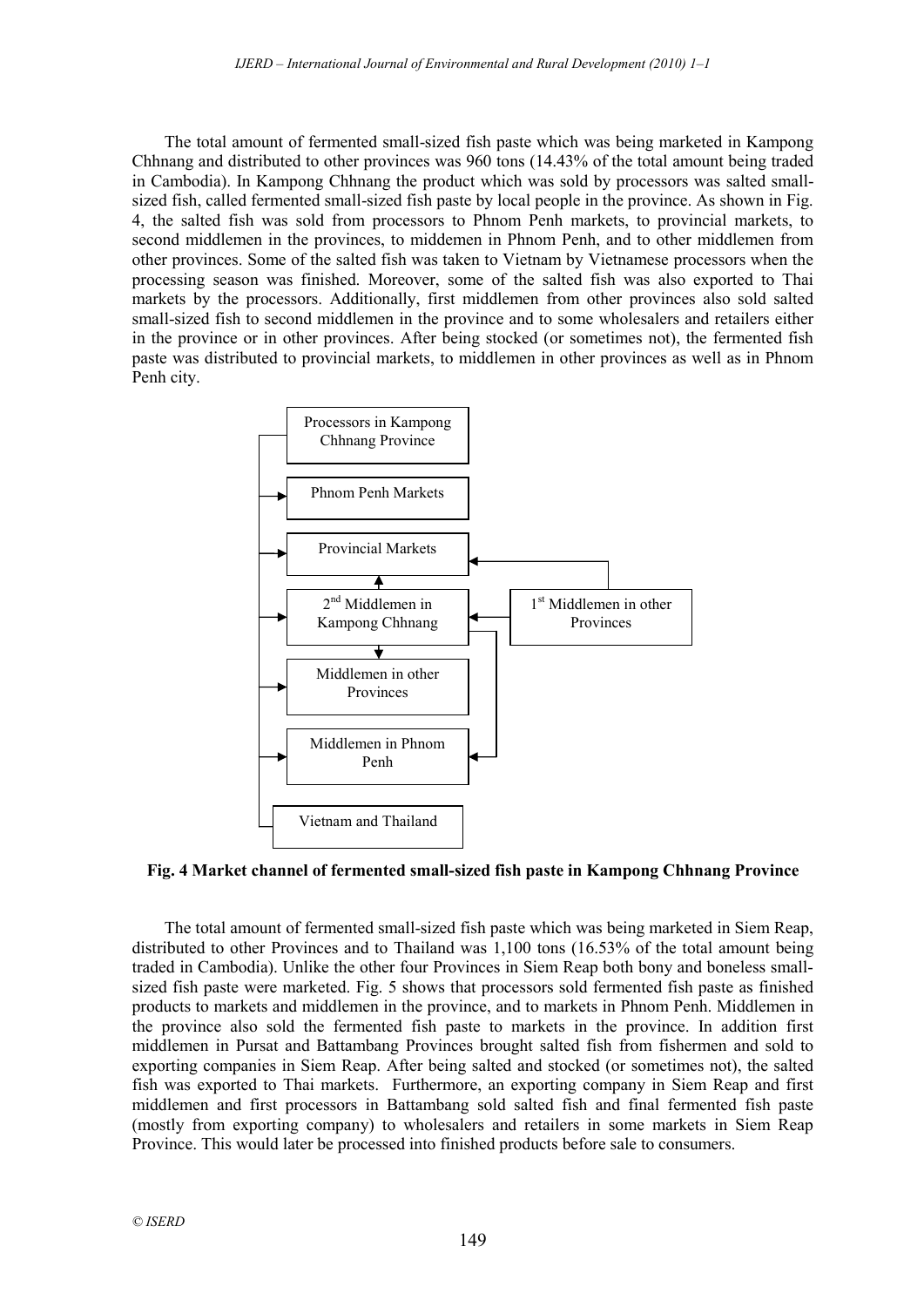Generally the market channels for fermented fish paste are affected by seasons, which determine the availability of fish for fermented small-sized fish paste processing. Seasonal factors influence the presence of the product in markets from month to month and business outcomes.

 Overall, fermented small-sized fish paste is locally marketed and traded in both finished and unfinished form depending on the business purposes of stakeholders. The product was ultimately sold to domestic consumers as finished products or exported to neighboring countries as unfinished product which could later be processed into finished products to meet export market needs.

The market channel of fermented small-sized fish paste in the five study areas differed in terms of condition (finished or unfinished) and type (bony or boneless) of fermented small-sized fish paste being marketed, and means of transport (car, cart or boat).



**Fig. 5 Market channel of fermented small-sized fish paste in Siem Reap Province** 

#### **CONCLUSION**

Fermented small-sized fish paste was traded differently according to trading sites, stakeholder characteristics, and fish species. Moreover the fermented fish paste market and trade was complicated because not only was finished fermented small-sized fish paste marketed and traded but also salted small-sized fish. Although there seemed to be complications in the market channel and trade, the fermented fish paste was sufficiently processed for domestic needs and nearly half of the total production was exported to neighboring countries. Most of the product which was exported to neighboring countries was in semi-final form which could reduce some of the added value. Hence, more value adding could be obtained if the product could be processed locally into finished products to meet the demands of consumers in other countries.

#### **ACKNOWLEDGEMENT**

We thank the Fisheries Administration of Cambodia, US Agency for International Development, Oregon State University, and Aquaculture and Fisheries Collaborative Research Support Program (AquaFish CRSP) for their support for the study.

# **REFERENCES**

Asian Development Bank (2006) Cambodia, Tonle Sap resource management and conservation (http://www.adb.org).

Department of Fisheries (2001) Trade, marketing and processing of fisheries product review. Department of Fisheries, Ministry of Agriculture, Forestry and Fisheries, Cambodia.